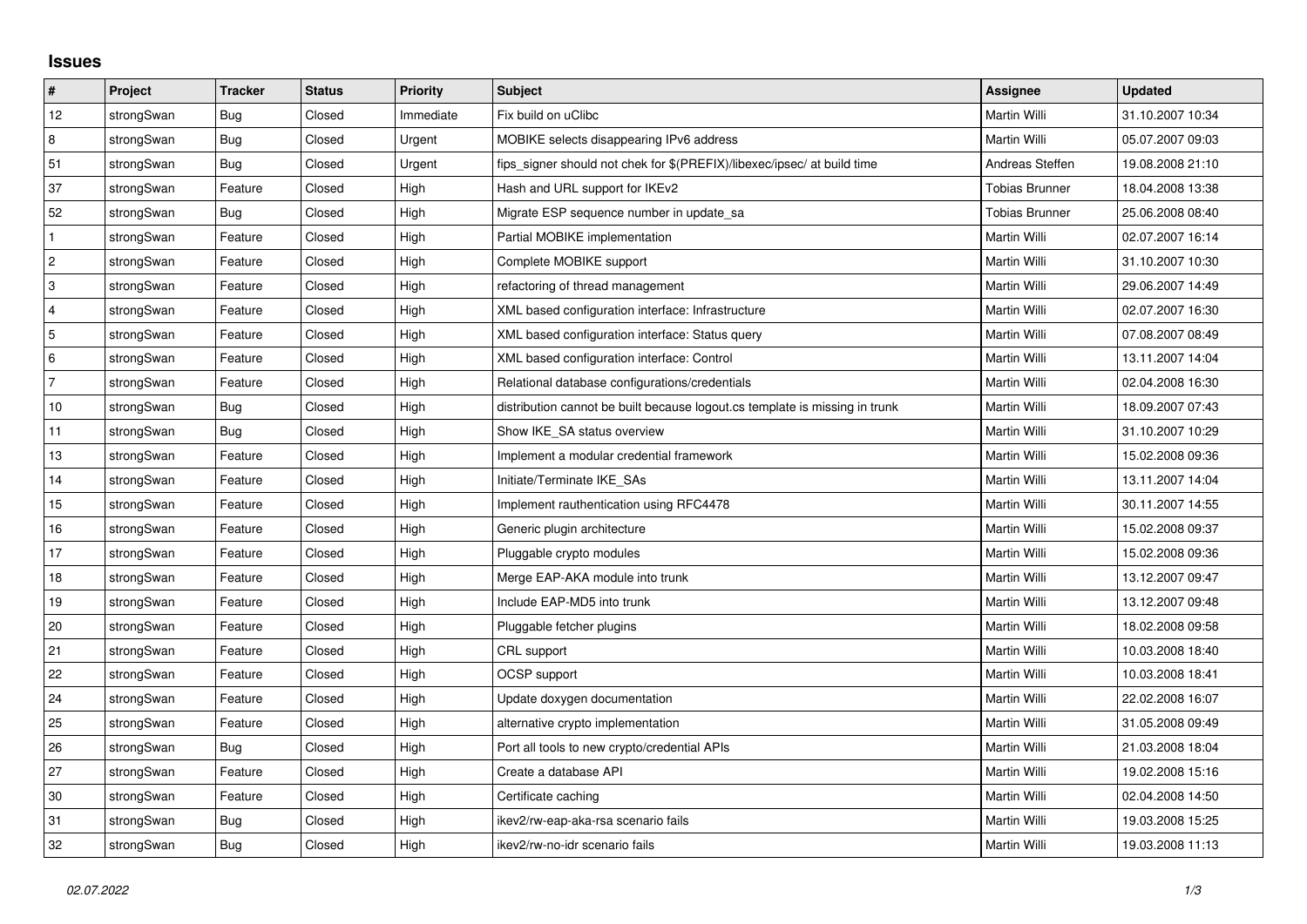| $\vert$ # | Project    | <b>Tracker</b> | <b>Status</b> | Priority | <b>Subject</b>                                                         | <b>Assignee</b> | <b>Updated</b>   |
|-----------|------------|----------------|---------------|----------|------------------------------------------------------------------------|-----------------|------------------|
| 33        | strongSwan | <b>Bug</b>     | Closed        | High     | ikev2/crl-revoked scenario broken                                      | Martin Willi    | 19.03.2008 19:02 |
| 34        | strongSwan | Bug            | Closed        | High     | ikev2/multi-level-ca-loop segfaults                                    | Martin Willi    | 31.03.2008 09:19 |
| 35        | strongSwan | <b>Bug</b>     | Closed        | High     | ikev2/ocsp-no-signer-cert scenario segfaults                           | Martin Willi    | 02.04.2008 09:45 |
| 36        | strongSwan | <b>Bug</b>     | Closed        | High     | strongswan-4.2.0 does not compile with uclibc                          | Martin Willi    | 04.04.2008 13:51 |
| 39        | strongSwan | Feature        | Rejected      | High     | Configuration support in Manager                                       | Martin Willi    | 04.07.2014 11:07 |
| 40        | strongSwan | Feature        | Closed        | High     | NetworkManager support                                                 | Martin Willi    | 22.08.2008 12:54 |
| 41        | strongSwan | Feature        | Closed        | High     | CFG attribute provider framework                                       | Martin Willi    | 16.04.2008 11:24 |
| 42        | strongSwan | Feature        | Closed        | High     | CFG attribute handler framework                                        | Martin Willi    | 28.04.2009 10:23 |
| 43        | strongSwan | <b>Bug</b>     | Closed        | High     | missing certificate_identity in SQL database causes segfault           | Martin Willi    | 07.04.2008 10:08 |
| 45        | strongSwan | Bug            | Closed        | High     | Failure to open SQLite database crashes charon                         | Martin Willi    | 07.04.2008 09:16 |
| 46        | strongSwan | Feature        | Closed        | High     | DNS resolving for hosts in ike_cfg                                     | Martin Willi    | 09.06.2008 09:34 |
| 47        | strongSwan | Feature        | Closed        | High     | <b>RNG API</b>                                                         | Martin Willi    | 16.04.2008 11:27 |
| 48        | strongSwan | Feature        | Closed        | High     | Parallel trustchain verification                                       | Martin Willi    | 16.04.2008 11:33 |
| 49        | strongSwan | Bug            | Closed        | High     | starter log directly to terminal                                       | Martin Willi    | 30.04.2009 10:18 |
| 50        | strongSwan | Bug            | Closed        | High     | plutostderrlog option missing                                          | Martin Willi    | 11.05.2008 10:10 |
| 54        | strongSwan | Feature        | Closed        | High     | <b>EAP-Identity Server functionality</b>                               | Martin Willi    | 22.08.2008 12:55 |
| 55        | strongSwan | <b>Bug</b>     | Closed        | High     | Implement SHA512/384/256 HMAC with proper truncation in kernel         | Martin Willi    | 03.12.2009 11:41 |
| 56        | strongSwan | Bug            | Closed        | High     | New interface for EAP-SIM backend                                      | Martin Willi    | 24.10.2008 10:23 |
| 59        | strongSwan | Feature        | Closed        | High     | Add additinal signal dependent parameter to bus                        | Martin Willi    | 29.07.2008 11:04 |
| 60        | strongSwan | Feature        | Closed        | High     | Implement draft-sheffer-ikev2-gtc-00 with PAM password verification    | Martin Willi    | 22.08.2008 12:59 |
| 64        | strongSwan | <b>Bug</b>     | Closed        | High     | MOBIKE with changed NAT mappings                                       | Martin Willi    | 08.10.2008 14:21 |
| 71        | strongSwan | <b>Bug</b>     | Closed        | High     | Improved Acquire handling                                              | Martin Willi    | 20.05.2009 11:54 |
| 73        | strongSwan | Issue          | Closed        | High     | StrongSwan IKEv2 CERT Payload missing first 0x30 byte of DER-encoding. | Martin Willi    | 06.05.2013 21:33 |
| 79        | strongSwan | <b>Bug</b>     | Closed        | High     | Windows 7 sometimes fails to verify RSA signatures done by gcrypt      | Martin Willi    | 30.06.2009 12:22 |
| 61        | strongSwan | <b>Bug</b>     | Closed        | High     | When recovering from DPD, firewall rules aren't added as necessary     | Andreas Steffen | 06.05.2013 21:43 |
| 65        | strongSwan | <b>Bug</b>     | Closed        | High     | Many UML tests fail                                                    | Andreas Steffen | 07.10.2008 07:09 |
| 70        | strongSwan | Bug            | Closed        | High     | IP <sub>v6</sub>                                                       | Andreas Steffen | 21.02.2009 11:09 |
| 69        | strongSwan | Feature        | Closed        | Normal   | Improve scheduler performance                                          | Tobias Brunner  | 04.12.2008 17:03 |
| 53        | strongSwan | <b>Bug</b>     | Closed        | Normal   | Printf handler for proposal_t                                          | Martin Willi    | 12.06.2008 14:23 |
| 58        | strongSwan | Bug            | Closed        | Normal   | Please fix bashism in /src/ipsec/ipsec.in                              | Martin Willi    | 16.07.2008 09:08 |
| 62        | strongSwan | Bug            | Closed        | Normal   | ikev2 missing rekeying support not recognised                          | Martin Willi    | 14.11.2008 15:17 |
| 66        | strongSwan | Bug            | Closed        | Normal   | patch for alignment buffer on xscale ARM processor                     | Martin Willi    | 14.11.2008 15:35 |
| 67        | strongSwan | Feature        | Closed        | Normal   | Implement DH groups 22-24                                              | Martin Willi    | 19.04.2010 14:51 |